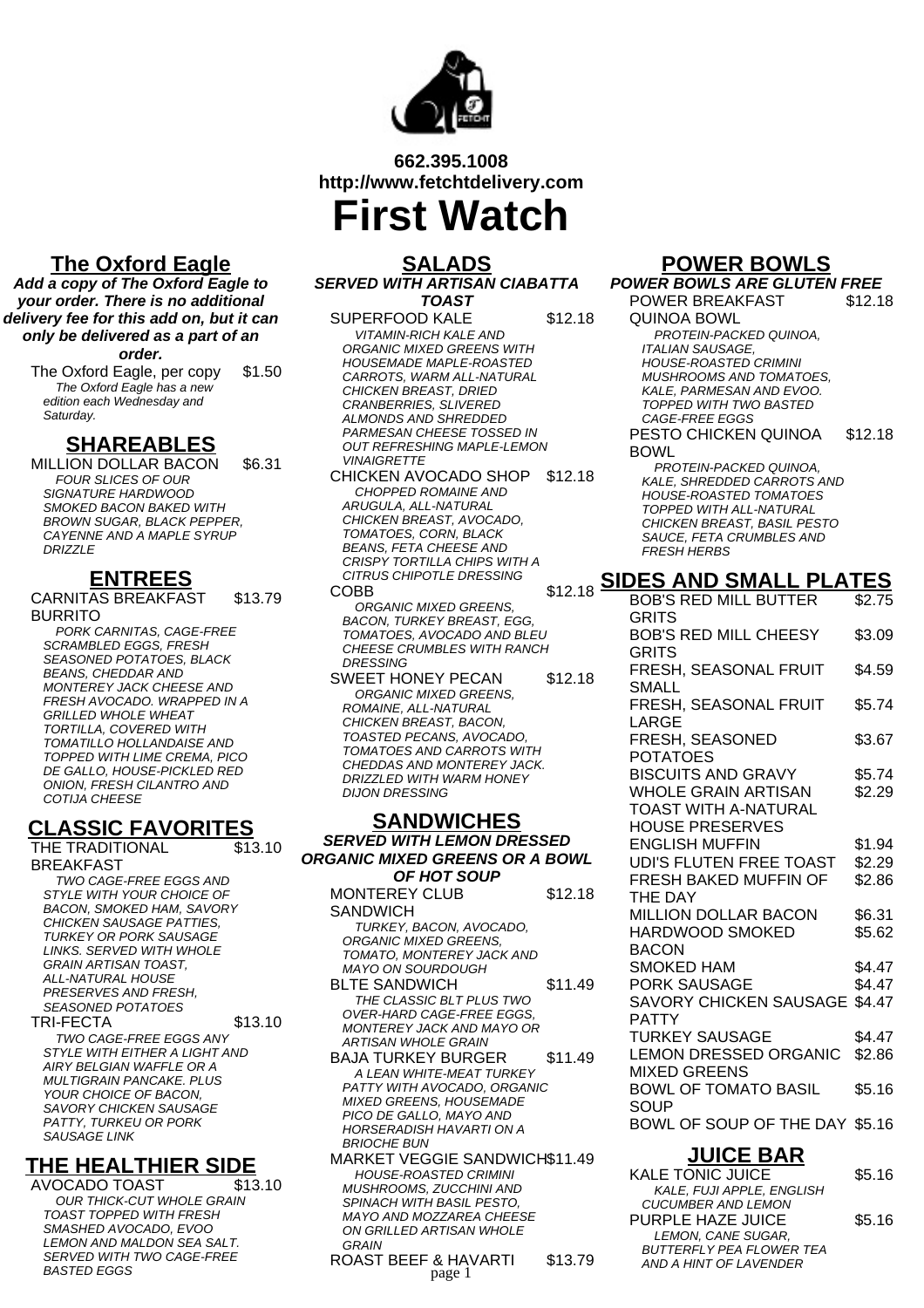- HEALTHY TURKEY \$13.10 **EGG WHITE OMLET WITH** TURKEY, HOUSE-ROASTED ONIONS, TOMATOES, SPINACH AND FETA. SERVED WITH WHOLE GRAIN ARTISAN TOAST AND ALL-NATURAL HOUSE PRESERVES
- A.M. SUPERFOODS BOWL \$13.10 COCONUT MILK CHIA SEED PUDDING TOPPED WITH FRESH BANANAS, BERRIES, BLACKBERRY PRESERVES AND HOUSEMADE GRANOLA. SERVED WITH WHOLE GRAIN ARTISAN TOAST TOPPED WITH ALMOND BUTTER AND MALDON SEA SALT
- SUNRISE GRANOLA BOWL \$10.91 NON-FAT VANILLA GREEK YOGURT LAYERED WITH FRESH, SEASONAL FRUIT, NUTS AND OUR HOUSEMADE GRANOLA. SERVED WITH A FRESH BAKED MUFFIN OF THE DAY
- STEEL-CUT OATMEAL \$9.76 MADE-TO-ORDER TOPPED WITH HOUSE-MARINATED BERRIES, FRESH SLICED BANANA AND PECANS. SERVED WITH LOW-FAT MILK, BROWN SUGAR AND A FRESH BAKED MUFFIN OF THE DAY
- TRI-ATHLETE \$13.10 EGG WHITE OMELET WITH HOUSE-ROASTED CRIMINI MUSHROOMS, ONIONS, TOMATOES AND GREEN CHILIES. SERVED WITH HOUSEMADE PICO DE GALLO, WHOLE GRAIN ARTISAN TOAST, ALL-NATURAL HOUSE PRESERVES AND FRESH **FRUIT**

POWER WRAP \$11.03 EGG WHITES, TURKEU, SPINACH, HOUSE-ROASTED CRINIMI MUSHROOMS AND MOZZARELLA IN A SUNDRIED TOMATO-BASIL TORTILLA. SERVED WITH FRESH FRUIT AND A SIDE OF HOUSEMADE PICO DE **GALLO** 

## **FROM THE GRIDDLE**

MULTIGRAIN PANCAKE (ONE \$6.43 PLAIN) MULTIGRAIN PANCAKE (ONE \$6.43 CHOCOLATE CHIP) MULTIGRAIN PANCAKE (ONE \$6.43 BANANA GRANOLA CRUNCH) MULTIGRAIN PANCAKE (ONE \$6.43 BLUEBERRY) MULTIGRAIN PANCAKE (ONE \$6.43 CARROT CAKE & PECAN) MULTIGRAIN PANCAKE (TWO \$8.61 PLAIN) MULTIGRAIN PANCAKE (TWO \$8.61 CHOCOLATE CHIP) MULTIGRAIN PANCAKE (TWO \$8.61 BANANA GRANOLA CRUNCH) MULTIGRAIN PANCAKE (TWO \$8.61 BLUEBERRY) MULTIGRAIN PANCAKE (TWO \$8.61 CARROT CAKE & PECAN) LEMON RICOTTA PANCAKESSI 1.49 WE ADD FRESH, WHIPPED RICOTTA CHEESE TO OUR MULTIGRAIN BATTER. SERVED AS A MID-STACK OF TWO PANCAKES TOPPED WITH MARINATED BERRIES, CREAMY LEMON CURD

SANDWICH ROAST BEEF, HORSERADISH HAVARTI, HOUSE-ROASTED ONIONS AND TOMATO WITH LEMON DRESSED ARUGULA ON GRILLED PARMESAN-CRUSTED SOURDOUGH. HORSERADISH SAUCE ON THE SIDE HAM & GRUYERE MELT **SANDWICH** \$12.18 SMOKED HAM, TOMATO AND MELTY GRUYERE CHEESE WITH DIJONNAISE ON GRILLED ARTISAN BRIOCHE VEGGIE BURGER
11.49 A SEASONED ALL-NATURAL PATTY OF BROWN RICE, PEPPADEW PEPPERS, ONIONS, CARROTS AND MUSHROOMS. SERVED ON A BRIOCHE BUN WITH FRESH SMASHED AVOCADO, ORGANIC MIXED GREENS, TOMATO, RED ONION AND A SIDE OF DIJONNONNAISE CHICKEN SALAD MELT **SANDWICH** \$11.49 ALL-NATURAL WHITE-MEAT CHICKEN SALAD MADE WITH APPLES, RAISINS AND CELERY SERVED OPEN-FACED ON GRILLED ARTISAN WHOLE GRAIN. TOPPED WITH TOMATO AND MELTED MONTEREY JACK **PICK 2 FOR YOU**

**LUNCH SPECIALS THAT ARE TWICE AS NICE 1/2 SANDWICH \* 1/2 SALAD \* CUP OF SOUP** PICK SANDWICH AND SOUP \$10.34 OR SALAD PICK SOUP AND SALAD \$10.34

### MORNING MEDITATION \$5.16

JUICE

ORANGE, LEMON, TURMERIC, ORGANIC GINGER, AGAVE NECTAR AND BEAT

# **BEVERAGES**

| <b>COLD BREW COFFEE</b>                 | \$4.59 |
|-----------------------------------------|--------|
| MADE WITH 100% ORGANIC                  |        |
| <b>AZTEC COFFEE BEANS</b>               |        |
| PROJECT SUNRISE COFFEE                  | \$3.44 |
| A BOTTOMLESS CUP OF OUR                 |        |
| PREMIUM, FULL-FLAVORED<br><b>COFFEE</b> |        |
| <b>ICED COFFEE</b>                      | \$3.44 |
| CREAMY, SWEET, COLD AND                 |        |
| <b>REFRESHING</b>                       |        |
| <b>DECAF COFFEE</b>                     | \$3.44 |
| <b>HERBAL TEAS</b>                      | \$3.32 |
| A SELECTION OF HOT ORGANIC              |        |
| <b>HERBAL TEAS</b>                      |        |
| <b>FRESH-BREWED ICED TEA</b>            | \$3.32 |
| <b>UNSWEETENED BLACK OR</b>             |        |
| <b>SEASONAL FLAVOR</b>                  |        |
| HOT CHOCOLATE                           | \$3.44 |
| <b>LOW-FAT MILK SMALL</b>               | \$2.86 |
| <b>LOW-FAT MILK LARGE</b>               | \$3.78 |
| 100% COLD SQUEEZED                      | \$3.32 |
| ORANGE JUICE SMALL                      |        |
| 100% COLD SQUEEZED                      | \$4.24 |
| ORANGE JUICE LARGE                      |        |
| <b>GRAPEFRUIT SMALL</b>                 | \$2.86 |
| <b>GRAPEFRUIT LARGE</b>                 | \$4.01 |
| <b>APPLE SMALL</b>                      | \$2.86 |
| <b>APPLE LARGE</b>                      | \$4.01 |
| <b>CRANBERRY SMALL</b>                  | \$2.86 |
| <b>CRANBERRY LARGE</b>                  | \$4.01 |
| <b>TOMATO JUICE SMALL</b>               | \$2.86 |
| <b>TOMATO JUICE LARGE</b>               | \$4.01 |
| LARGE COKE                              | \$3.44 |
| <b>LARGE DIET COKE</b>                  | \$3.44 |
| <b>LARGE COKE ZERO</b>                  | \$3.44 |
| <b>LARGE SPRITE</b>                     | \$3.44 |
| <b>LARGE ROOT BEER</b>                  | \$3.44 |
| <b>LARGE MINUTE MAID</b>                | \$3.44 |
|                                         |        |

page 2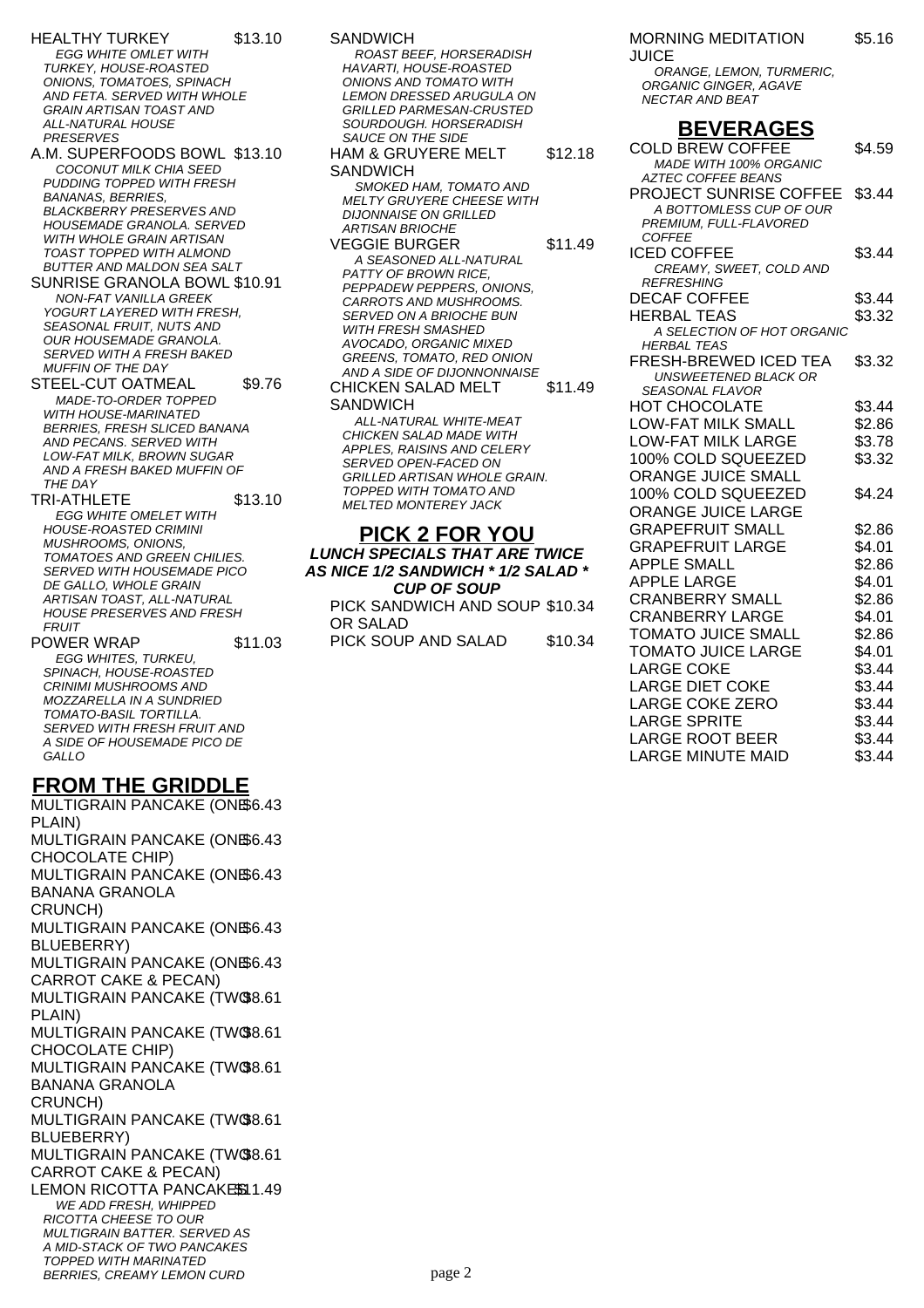AND POWDERED CINNAMON **SUGAR** FRENCH TOAST \$11.49 CUSTARD-DIPPED, THICK-CUT BRIOCHE BREAD TOPPED WITH WHIPPED BUTTER AND POWDERED CINNAMON SUGAR FLORIDIAN FRENCH TOAST\$13.44 THICK-CUT BRIOCHE WITH WHEAT GERM AND POWDERED CINNAMON SUGAR, COVERED WITH FRESH BANANA, KIWI AND SEASONAL BERRIES **EGG-SCLUSIVES** CHICKICHANGA \$13.44 WHIPPED EGGS WITH SPICY, ALL- NATURAL CHICKEN BREAST, SHORIZO, GREEN CHILIES CHEDDAR, MONTEREY JACK, ONIONS AND AVOCADO ROLLED IN A FLOUR TORTILLA. TOPPED WITH VERA CRUZ SAUCE AND ALL-NATURAL SOUR CREAM. SERVED WITH FRESH FRUIT AND FRESH, SEASONED POTATOES. EGGS BENEDICT TWO POACHED CAGE-FREE EGGS ATOP TOASTED CIABATTA PILED HIGH WITH YOUR CHOICE OF COMBINATIONS BELOW AND TOPPED WITH HOLLANDAISE. SERVED WITH LEMON DRESSED ORGANIC MIXED GREENS. THE ELEVATED EGG **SANDWICH** \$13.10 AN OVER-EASY CAGE-FREE EGG WITH BACON, GRUYERE CHEESE, FRESH SMASHED AVOCADO, MAYO AND LEMON DRESSED ARUGULA ON A BRIOCHE BUN. SERVED WITH FRESH, SEASONED POTATOES FARM STAND BREAKFAST \$13.10 TACOS THREE WHEATCORN TORTILLAS WITH SCRAMBLED EGGS, CAJUN CHICKEN, CHORIZO, CHEDDAR AND MONTEREY JACK CHEESE. TOPPED WITH FRESH AVOCADO AND HOUSEMADE PICO DE GALLO. SERVED WITH SEASONED BLACK BEANS BISCUITS AND TURKEY SAUSAGE GRAVY WITH EGGS \$12.64 FRESHLY BAKED BISCUITS WITH SAVORY TURKEY SAUSAGE GRAVY. SERVED WITH TWO CAGE-FREE EGGS ANY STYLE AND FRESH, SEASONED POTATOES SKILLET HASH TWO CAGE-FREE EGGS ANY STYLE ATOP FRESH, SEASONED POTATOES. SERVED WITH WHOLE GRAIN ARTISAN TOAST WITH ALL-NATURAL HOUSE PRESERVES. CHOOSE ONE FROM **BELOW OMELETS AND FRITTATAS**

**SERVED WITH WHOLE GRAIN ARTISAN TOAST WITH ALL-NATURAL HOUSE PRESERVES AND LEMON DRESSED ORGANIC MIXED GREENS. FRESH, SEASONED POTATOES AVAILABLE UPON REQUEST. SUBSTITUTE EGG WHITES OR UDI'S GLUTEN FREE TOAST AT NOT ADDITIONAL** page 3